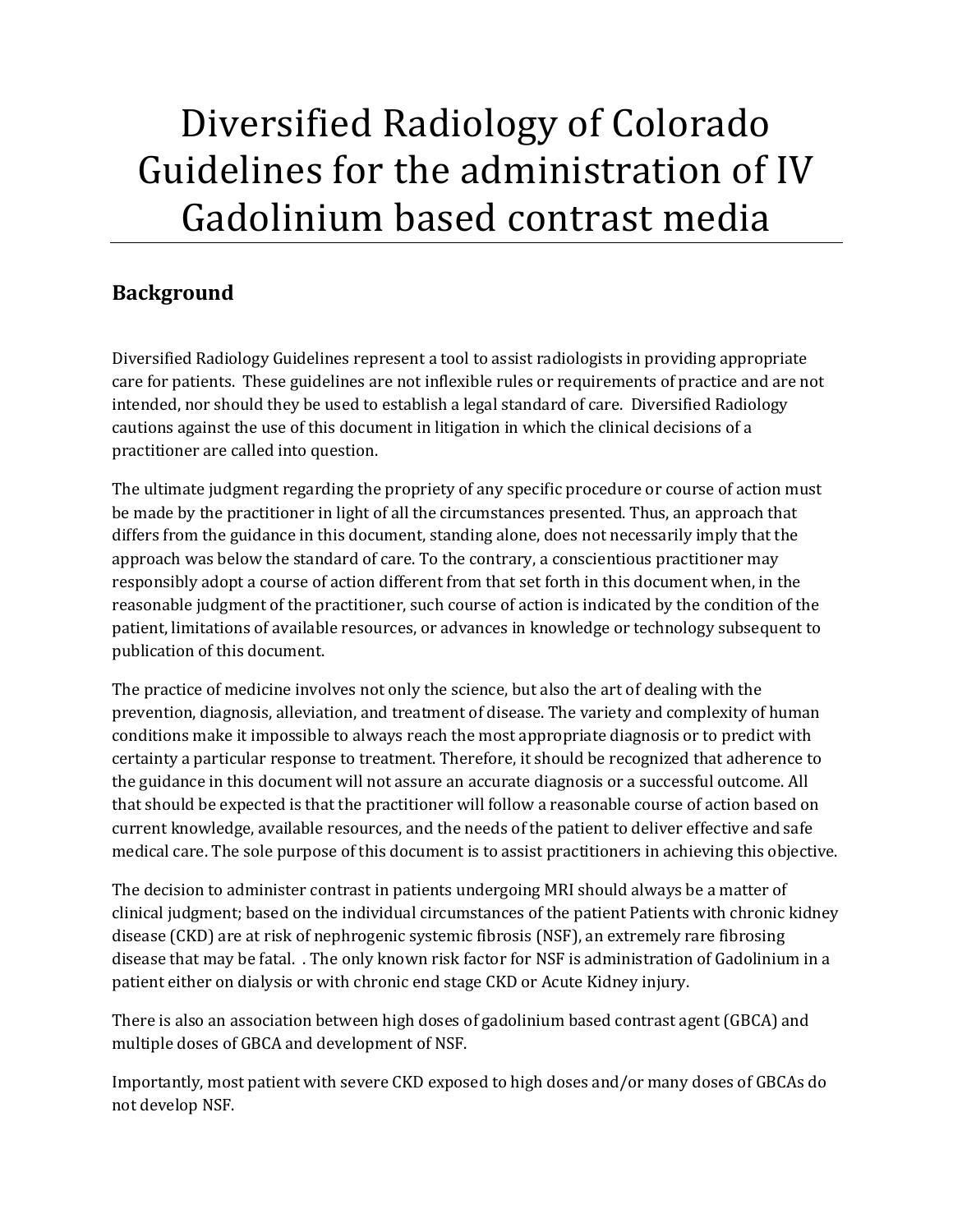# **Patients at risk for NSF**

- On Dialysis (of any form)
- Severe (CKD 4 eGFR 15-29) or End-stage (CKD 5 eGFR <15) CKD without dialysis
- eGFR 30-40 without dialysis
- $\bullet$  AKI

## **Screening for patients at Risk for NSF prior to GBCA injection:**

#### **Outpatients:**

Diversified Radiology recommends routinely screening patients undergoing MRI examinations to identify those individuals with CKD and thus at potential risk of NSF. Patients should be screened by asking these four questions:

- 1. What is your current age?
- 2. Do you have diabetes?
- 3. Do you have hypertension requiring medication?
- 4. Do you have ANY problems with your kidneys (such as transplant, single kidney, kidney cancer, kidney surgery, dialysis)?
- *If patient is less than 60 years of age and answers NO to questions 2-4*, IV GBCA contrast will be administered.
- *If a patient is older than 60 years of age and/or answers YES to any of these questions*, an assessment of renal function should be performed as detailed below, before administering IV GBCA contrast.

#### **Inpatients:**

**ALL** inpatients should have eGFR within 2 days of any GBCA administration.

#### **Timing of eGFR for OUTPATIENTS at risk for NSF**

- No prior eGFR or last eGFR was >60 new eGFR within 6 weeks.
- Prior eGFR 30-59 need new eGFR within 2 weeks
- Prior eGFR <30 need new eGFR within 1 week

### **GBCA administration with eGFR >40**

GBCA can be safely administered